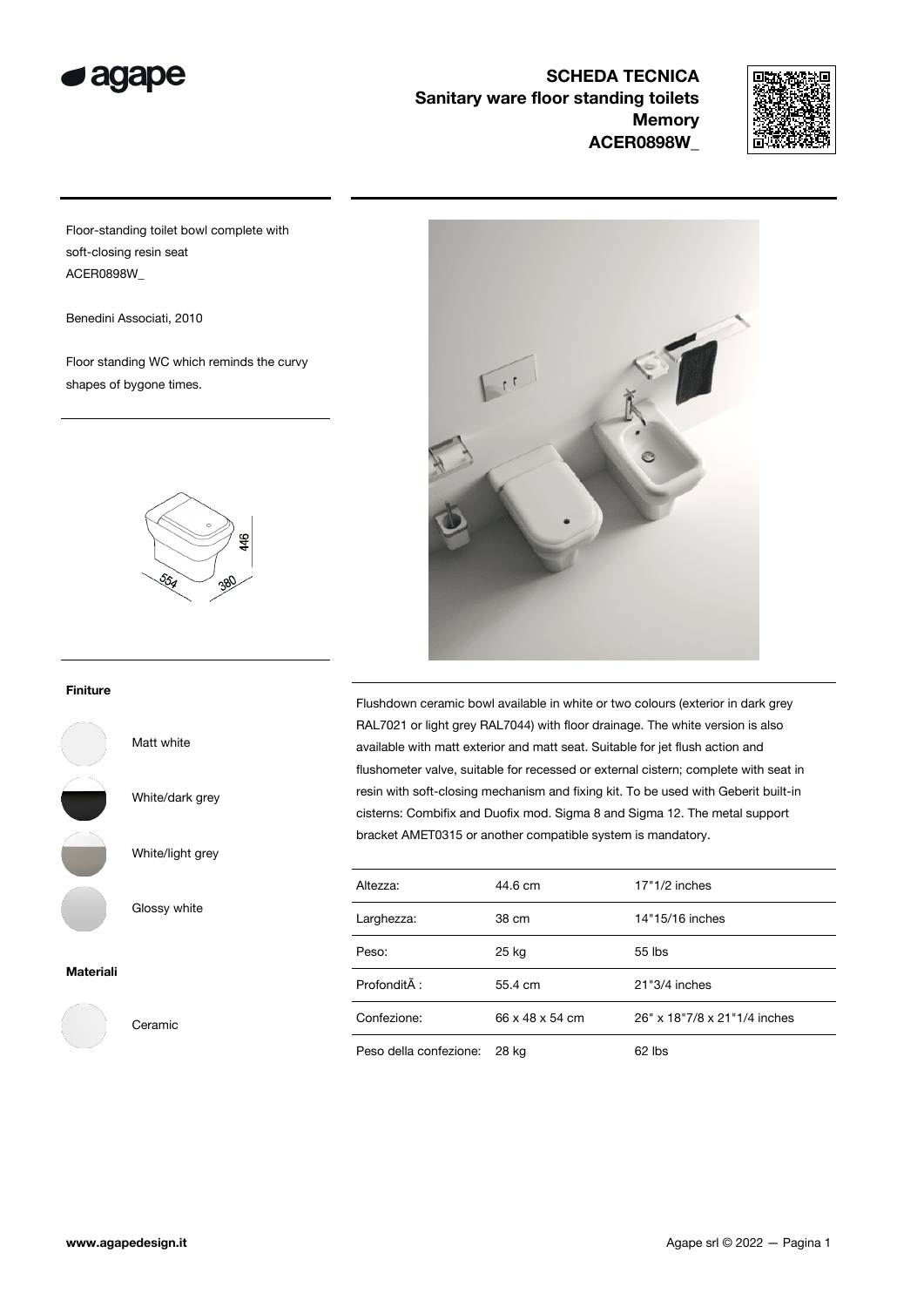

SCHEDA TECNICA Sanitary ware floor standing toilets Memory ACER0898W\_



Main dimensions



380 (14" 61/64)